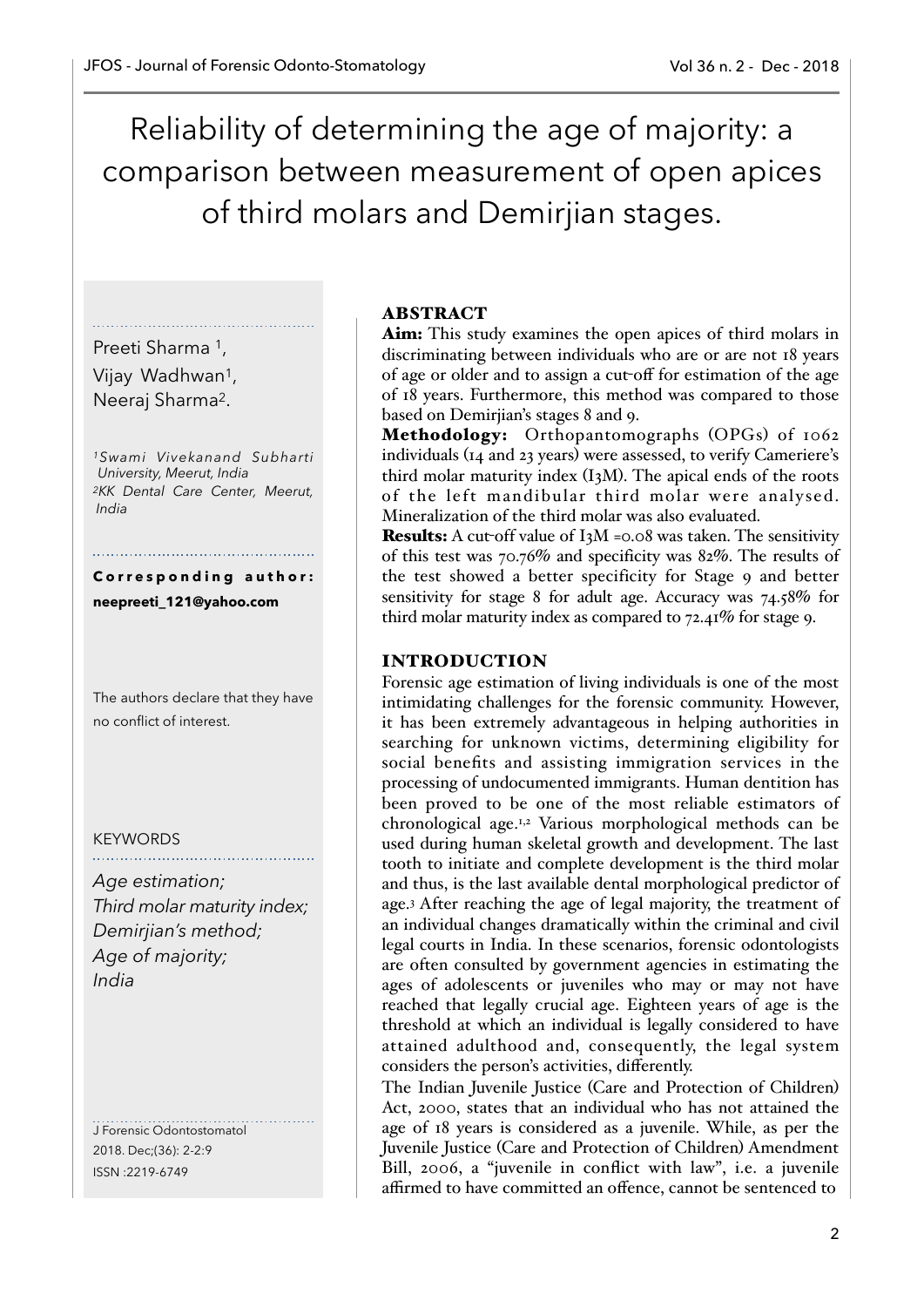death or life imprisonment or committed to prison. On the contrary, such young offenders are counselled by Juvenile Justice Boards and remanded to a special home, usually for 3 years or until the time he/she attains majority status.4 In India, according to Section 87 of the Indian Penal Code or IPC, eighteen years is also the legally acceptable age for giving/obtaining consent; while the Child Marriage Restraint Act, 1978 accepts it as the legally permissible age for marriage of females. Furthermore, it is the minimum age to enter government service in India.5 Therefore, estimating whether an individual has (or has not) reached the age of majority can be very detrimental in India in a number of legal cases when the age is not confirmed or under dispute.

In particular, the third molar, whose development commences much later than other teeth, is usually the only tooth that is still undergoing calcification at this stage. Hence, although its development may be erratic and the tooth itself has a relatively high incidence of agenesis, the third molar has been the subject of immense interest as a predictor of 18 years of age and status of majority.6,7,8

In 1973, Demrjian et al<sup>9</sup> published a new classification of stages of tooth mineralization. In 1993, commissioned by the American Board Forensic Odontology, Mincer et al<sup>3</sup> studied 823 American children, prevalently Caucasians, aged between 14 and 24 years, to evaluate the radiographic reliability of the third molar as an age indicator and used Demirjian's tables to determine the mineralization stages. Using the revised grading system,10 where alphabetical grading (A to H) was replaced with a numerical scale (Stages 0-9) on the mandibular (left) third molar, Acharya et al<sup>11</sup> determined majority/ minority status applying three statistical approaches, i.e. traditional regression analysis, logistic regression analysis and Bayesian prediction.

The high number of subjects over 18 years of age with the third molar still not mature remains an important problem. The third molar has been used to evaluate age in late adolescence by various researchers from different countries like USA, South Africa, Japan, Austria, Turkey and Spain.12-<sup>17</sup> All these studies emphasized the dilemma of using the third molar as a determinator of age particularly for the age of majority i.e. 18 years. Actually, average age at the end of mineralization, i.e. Demirjian's stage 9, is usually reported to be

more than 20 years and therefore classifying an individual as being over 18 only if the third molars which are in phase according to Demirjian yield a large number of errors (false non-adult).

Thus, this study was planned to examine the open apices of third molars in discriminating between individuals who are or are not 18 years of age or older and to fix a cut off for evaluation of the age of 18 for forensic purposes. Secondly, we aimed to compare sensitivity and specificity of this method with stages 8 and 9 of Demirjian.

### MATERIALS AND METHODS:

### *Subjects and materials*

Digitalized orthopantomographs (OPGs) of 1062 individuals aged between 14 and 23 years were retrieved from the Department of Oral Medicine and Radiology (Table 1). We evaluated the third molar maturity index by analysing the apical ends of the roots of the left mandibular third molar from the OPGs, to distinguish between individuals above and below 18 years of age. The third molar maturity index has been defined as: when the apical ends of the roots are completely closed, the inference is that the third molar has completed its root development i.e.  $I_3M = 0$ . While, if the apical ends of the roots are open, then I3M is evaluated as the sum of the distances between the inner sides of the two open apices divided by the tooth length (Fig 1). Therefore, the maturity index, I3M, is calculated in a similar way to the ratios Ai to Li,  $I = 6.7$  as is reported for the other two molars with two roots as in the studies carried out by Cameriere et al.<sup>18,19</sup>

### *Statistical analysis*

To evaluate inter-observer reliability, all measurements were carried out by two observers. The two observers made repeated observations of 30 OPGs at an interval of 2 weeks. The interobserver reproducibility of the third molar maturity index, I3M, was studied with the concordance correlation coefficient and k (kappa) statistics were used to measure the inter-observer reproducibility of the Demirjian stages. Analysis of variance (ANOVA) was performed to compare age distributions among Demirjian stages and gender. With individual age as a dichotomous response, variable (E=1 if an individual is at least 18 years of age, E=0 otherwise) and gender and the third molar maturity index, I3M, as predictor variables, a generalized linear model was formulated to predict whether an individual is more than  $(E=1)$  or less than  $(E=0)$  than 18 years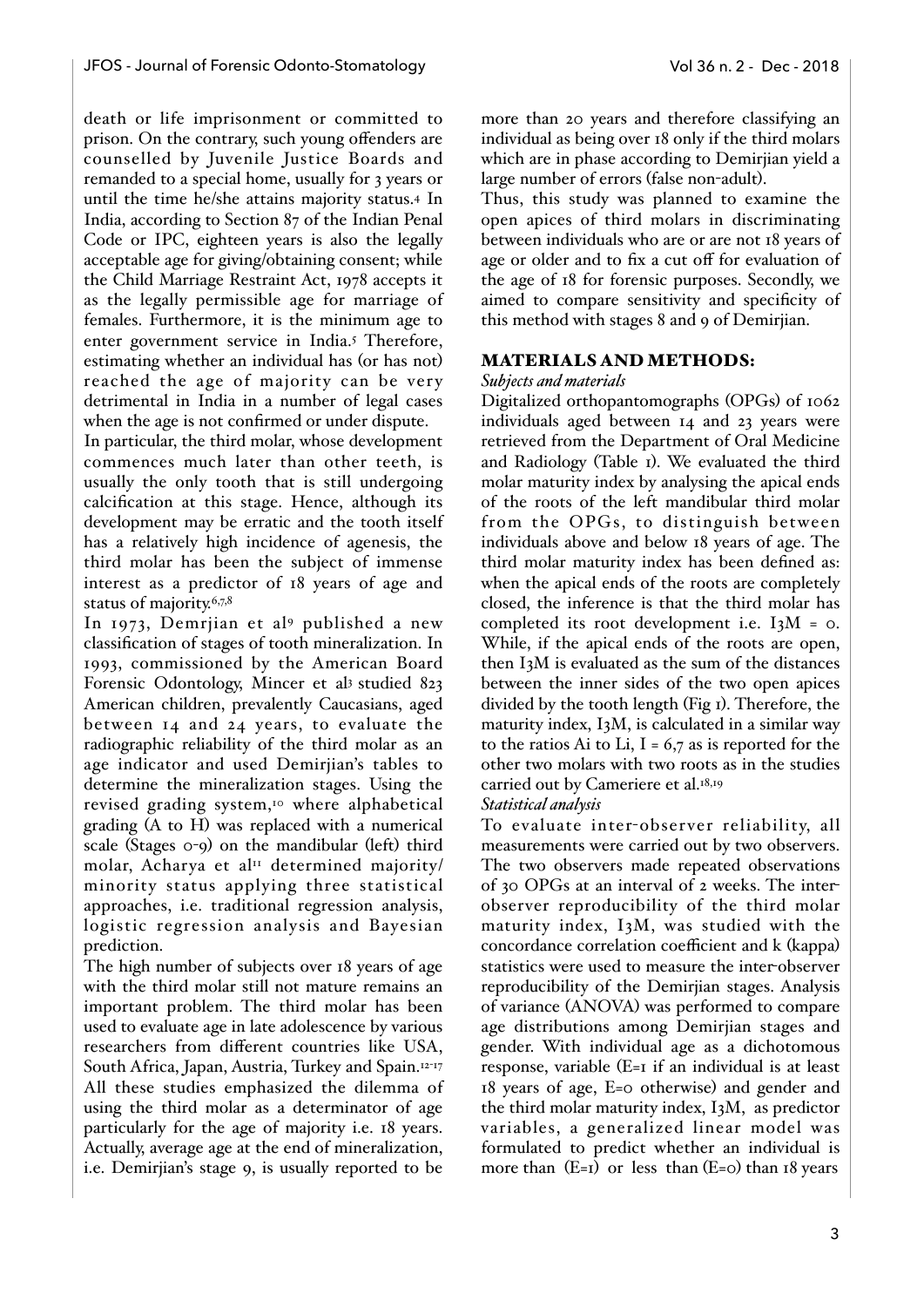| Age (years)   | Male        | Female        | <b>Total</b> |
|---------------|-------------|---------------|--------------|
| 14            | $^{\rm I8}$ | 13            | 3I           |
| 15            | 44          | $^{\rm I8}$   | 62           |
| 16            | $77\,$      | 54            | 131          |
| 17            | 75          | 62            | 137          |
| $\mathbf{I8}$ | $78\,$      | 24            | IO2          |
| 19            | 35          | 55            | 90           |
| $2\textrm{O}$ | 84          | 83            | 167          |
| 2I            | 80          | $8\mathrm{2}$ | 162          |
| $\bf{22}$     | $57\,$      | 54            | $\;$ III     |
| 23            | 49          | $2\textrm{O}$ | 69           |
| <b>Total</b>  | 597         | 465           | 1062         |

Table 1: Sample of Orthopantomographs according to sex and age categories.

Figure 1: Measurement of the length and width of the root apices in mandibular third molar.



of age by using a logistical model such as link function. The predictive accuracy of the model was assessed by the determination of the characteristic receiver operating curve (ROC) [Fig 2]. Receiver operating characteristic curve was used as a linear scale to determine the different levels of predicted probability that an individual is of age 18 years or older.

All significant variables were used to examine the medico-legal question as to whether an individual is older or younger than 18 years of age. The test

was carried out to ascertain a threshold (cut-off) that could be used to assign an individual to the population of those younger  $(T=0)$  or older  $(T=1)$ than 18. The sensitivity  $p_1$  of the test (i.e. the proportion of children for or older than 18 years of age, which verifies event T=1) was determined and also its specificity,  $p_2$  ((i.e. the proportion of children younger than 18 years of age, who verify the event T=0).

Open apices in teeth can prove to be extremely crucial to distinguish between individuals who are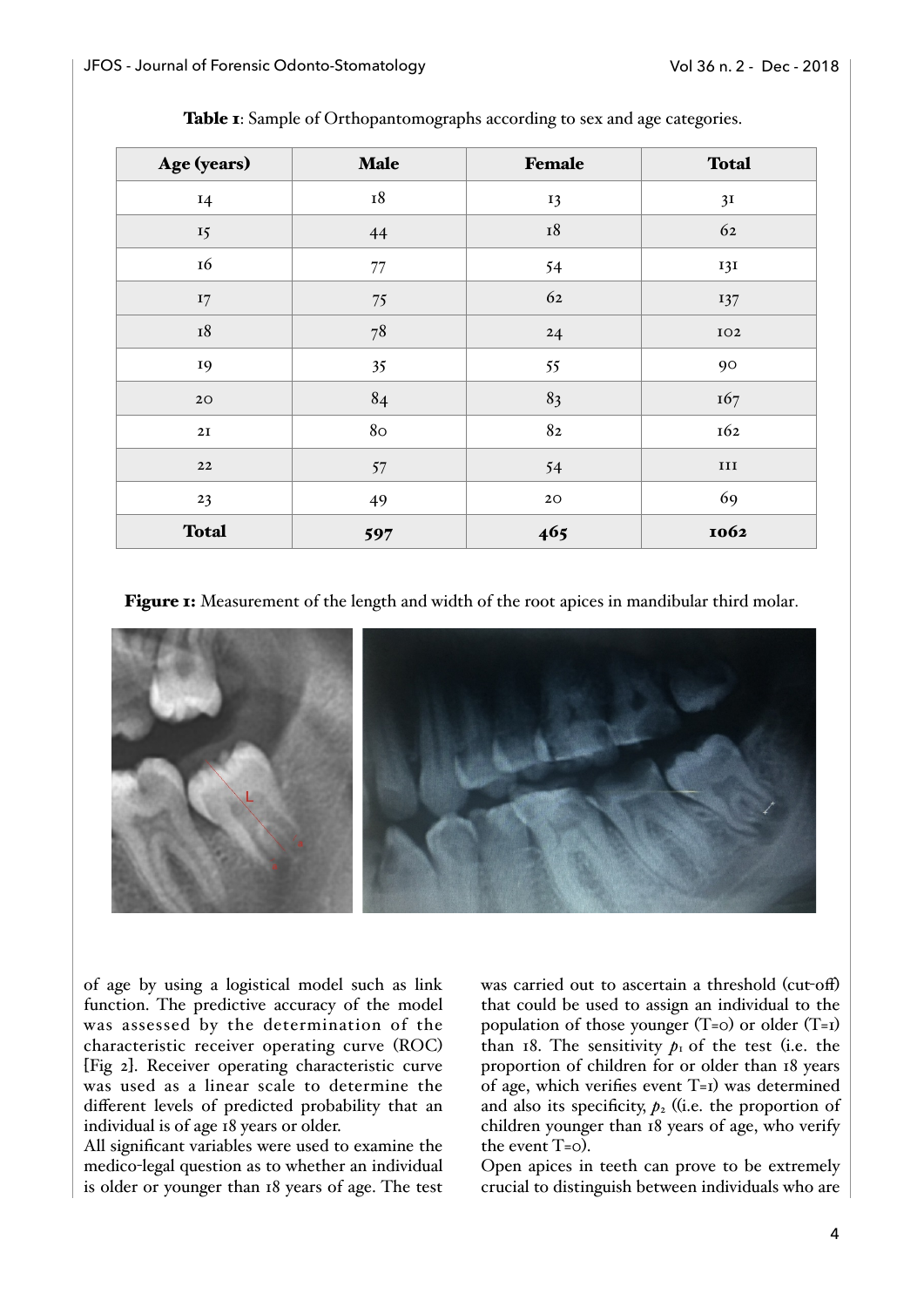or are not aged 18 years or more, by the post-test probability of being 18 years of age or more (i.e. the proportion of individuals aged 18 or over in whom event  $E= I$  is verified).

The observations were entered in Microsoft excel file and the statistical analysis as well as the related graphs were completed with the SPSS 17.0 version statistical programme and the Microsoft Excel® programme. The significance level was set at  $5\%$ .

## **RESULTS**

Representation of Demirjian stages was done by observing any disagreement between two measurements made by different observers, k=1. The inter-observer representation of Demirjian stages was very good with Cohen's kappa statistic

(±standard deviation) at k= 0.830±0.09, indicating substantial homogeneity of evaluation between operators. In the case of the reproducibility of the third molar maturity index, I3M, the estimated concordance correlation coefficient (±standard deviation) for inter-observer variability was pc = 0.999±0.001, when the measures of both observers were compared. Our results showed very good reliability between the two observers.

We distinguished the individual age in the sample using the Demirjian stages of third molars and gender [Table 2].

We applied ANOVA to ascertain the differences in age distributions among Demirjian stages and gender; it exhibited that gender had no influence on the mean value of the age distributions (p= 0.620) [Table 3].

Figure 2: Receiver operating characteristic curve for assessment of the sensitivity and specificity of age of majority. Diagonal segment are produced by ties



## **ROC Curve**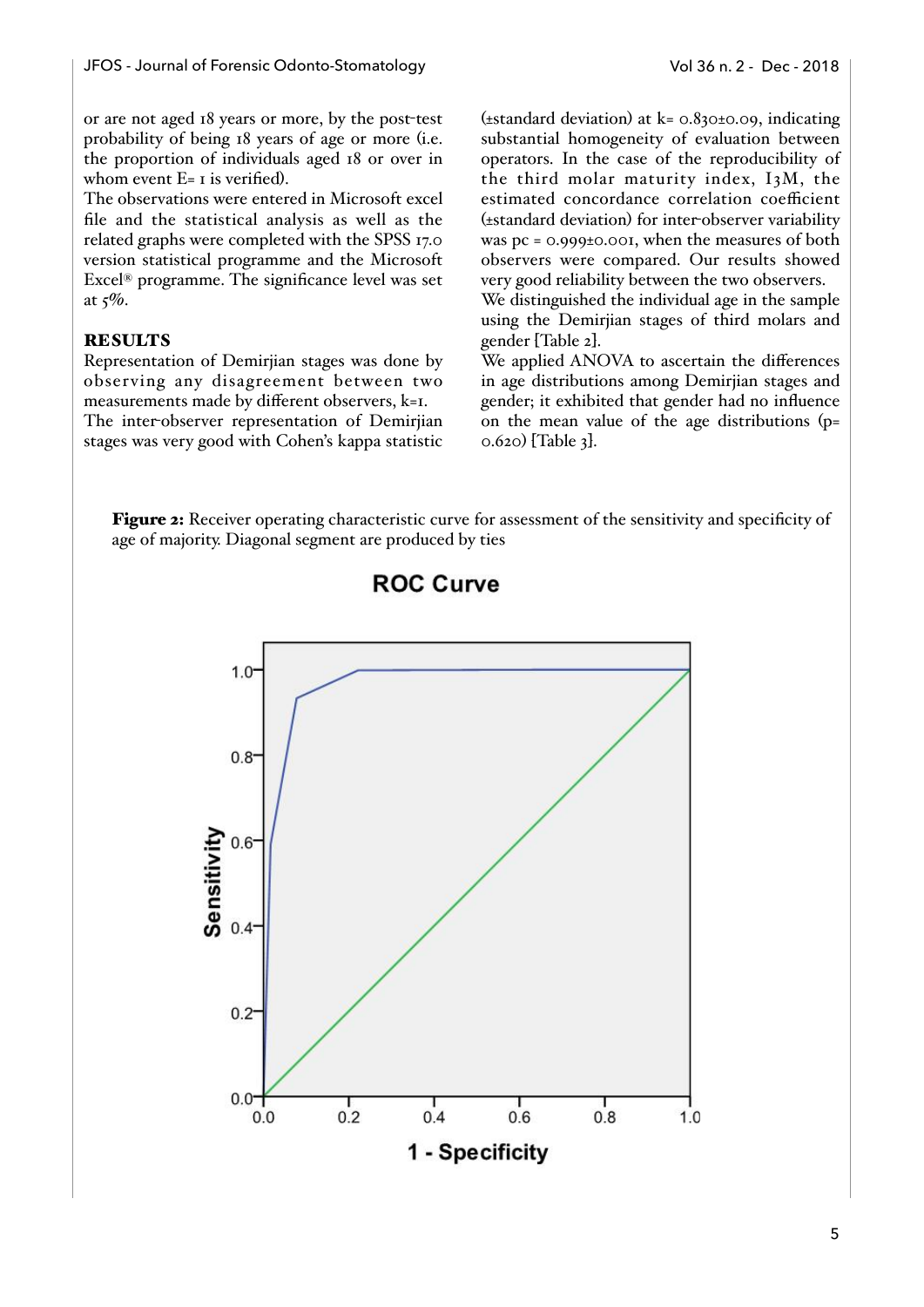Table2: Mean and standard deviations for mineralization stages in relation to age and gender in study population

|         | <b>Male</b><br><b>Mean (SD)</b> | Female<br><b>Mean (SD)</b> |
|---------|---------------------------------|----------------------------|
| Stage 4 | 14.13(0.35)                     | 14.00 (0.00)               |
| Stage 5 | $I$ 5.32 (0.70)                 | 15.33(0.77)                |
| Stage 6 | 16.39(0.76)                     | 16.49(0.69)                |
| Stage 7 | 17.39(0.76)                     | $17.54$ (1.26)             |
| Stage 8 | $19.38 \text{ } (1.51)$         | $19.65$ (1.29)             |
| Stage 9 | 2I.02 (I.54)                    | 20.93(1.36)                |

Table 3: Percentage of individuals at least 18 years old or older by stage and gender

|         | <b>Male</b><br>$N(\%)$ | <b>Female</b><br>$N(\%)$ |
|---------|------------------------|--------------------------|
| Stage 4 | $\Omega$               | $\Omega$                 |
| Stage 5 | $\circ$                | $\circ$                  |
| Stage 6 | I(L.2)                 | $\circ$                  |
| Stage 7 | 31(50.8)               | 15(40.5)                 |
| Stage 8 | II7(9I.4)              | 123(91.8)                |
| Stage 9 | 234(98.3)              | 180(98.9)                |

Table 4 affirmed the frequency distribution by gender and stages of individuals older than or at least 18 years old. From this table, the inference drawn is that only Stage 9 can be used dependably to test adult age. We observed 98.3% of males 99% of females in Stage 9 to be adults.

When we used the third molar maturity index, I3M, we found a cut-off value of I3M for adult age which maximized the post-test probability and, at the same time, minimized the frequency of false negatives (i.e. the proportion of individuals of 18 years of age or older who were wrongly classified to the sub-adult population).

Setting  $p = P$  (E=1) as the probability that an individual was at least 18 years old, the probability on I3M and gender was formulated with a linear logistic model:

Logit (p) =  $b_{1}$ +  $b_{0}$  I<sub>3M</sub>

In sum, the probability that an individual is 18 years or older depends on the degree of maturity of the third molar I3M, but it does not significantly depend on gender.

The maximum likelihood estimates of parameters of the logistical model used to estimate the probability that an individual was 18 years of age or older, p, given the values of the factor I3M, are listed in Table 5.

Table 6 revealed the discrimination performance of the test i.e. to ascertain the crucial question authorized by law whether an individual is older or younger than 18. This helped in assigning an individual to the population of those younger than 18 if the test resulted negative  $(T = 0)$  and to the older age group if the test resulted positive  $(T=1)$ .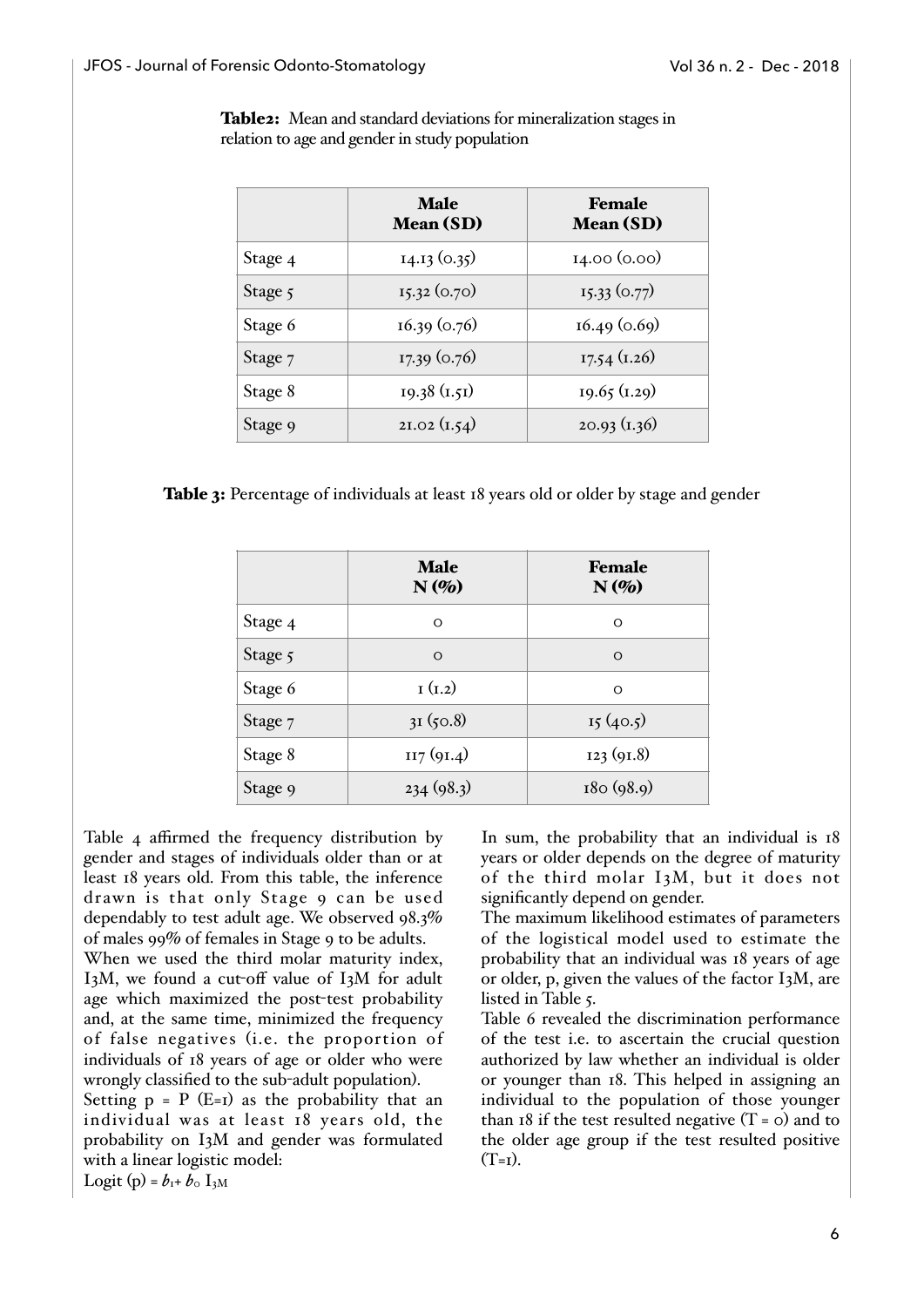In forensic investigations, where age estimation is the main point of consideration, it becomes highly significant and detrimental in the Court of law that the test reveals a low proportion of individuals younger than 18 whose test is positive (T=1) and so it was more appropriate to pay more attention to the chance of a false positive than to that of a false negative.

Based on these assumptions, we affirmed that an individual is considered to be 18 years of age or older (the test is positive,  $T=T$ ) if I<sub>3</sub>M is lower than the cut-off value of 0.08; otherwise, an

individual is considered to be under 18 (the test is negative, T=0). In our study, 496 individuals were classified as 18 or greater than 18 years.

The sensitivity of this test (the proportion of individuals being 18 years of age or older whose test is positive) was 70.76% and its specificity (the proportion of individuals younger than 18 whose test is negative) was 82%. The proportion of correctly classified individuals was 88.41%. The accuracy was 74.58%. Hence, the probability that a subject positive on the test  $(T=1)$  was 18 years of age or older was 74.58% (Table 7).

|                  | df   | <b>SSO</b>        | <b>MSSQ</b>       | F       | Pr(F)      |
|------------------|------|-------------------|-------------------|---------|------------|
| Gender           | T    | 0.2I <sub>O</sub> | 0.2I <sub>O</sub> | 0.134   | 0.7I4      |
| Stage            |      | 4633.43           | 926.68            | 592.188 | $50.001**$ |
| Gender x Stage   | 5    | 5.5I              | I.IO3             | 0.705   | 0.620      |
| <b>Residuals</b> | 1050 | 1643.10           | 1.565             |         |            |

#### Table 4: Summary table of ANOVA

\*\*p<0.001; Highly significant

#### Table 5: Para estimates for logistical model

| <b>Parameter</b> | Value    | Std. Error   p value |         |
|------------------|----------|----------------------|---------|
| bo               | 2.400    | 0.160                | 0.001   |
| bт               | $-2.767$ | 0.225                | < 0.001 |

Table 6: Classification table describing discrimination performance of the test

|         | Age |             | <b>Total</b> |
|---------|-----|-------------|--------------|
|         | <т8 | $\geq$ $18$ |              |
| $T = 0$ | 296 | 205         | 50I          |
| $T = I$ | 65  | 496         | 561          |
| Total   | 36I | 70 I        | 1062         |

Table 7: Percentage of sensitivity, specificity, correct classification, and post-test probability (95% confidence interval) of test of adult age when stages 8 and 9 and  $I_{3M}$  index <0.08 are used to discriminate between individuals who are or are not aged 18 years or more

|             | <b>Phase 8</b> | Phase 9 | $I3M<$<br>0.08 |
|-------------|----------------|---------|----------------|
| Sensitivity | 93.30          | 59.06   | 70.76          |
| Specificity | 92.24          | 98.34   | 81.99          |
| <b>PPV</b>  | 95.89          | 98.57   | 88.41          |
| <b>NPV</b>  | 87.63          | 55.30   | 59.08          |
| Accuracy    | 92.94          | 72.41   | 74.58          |

 PPV: Positive predictive value; NPV: Negative predictive value.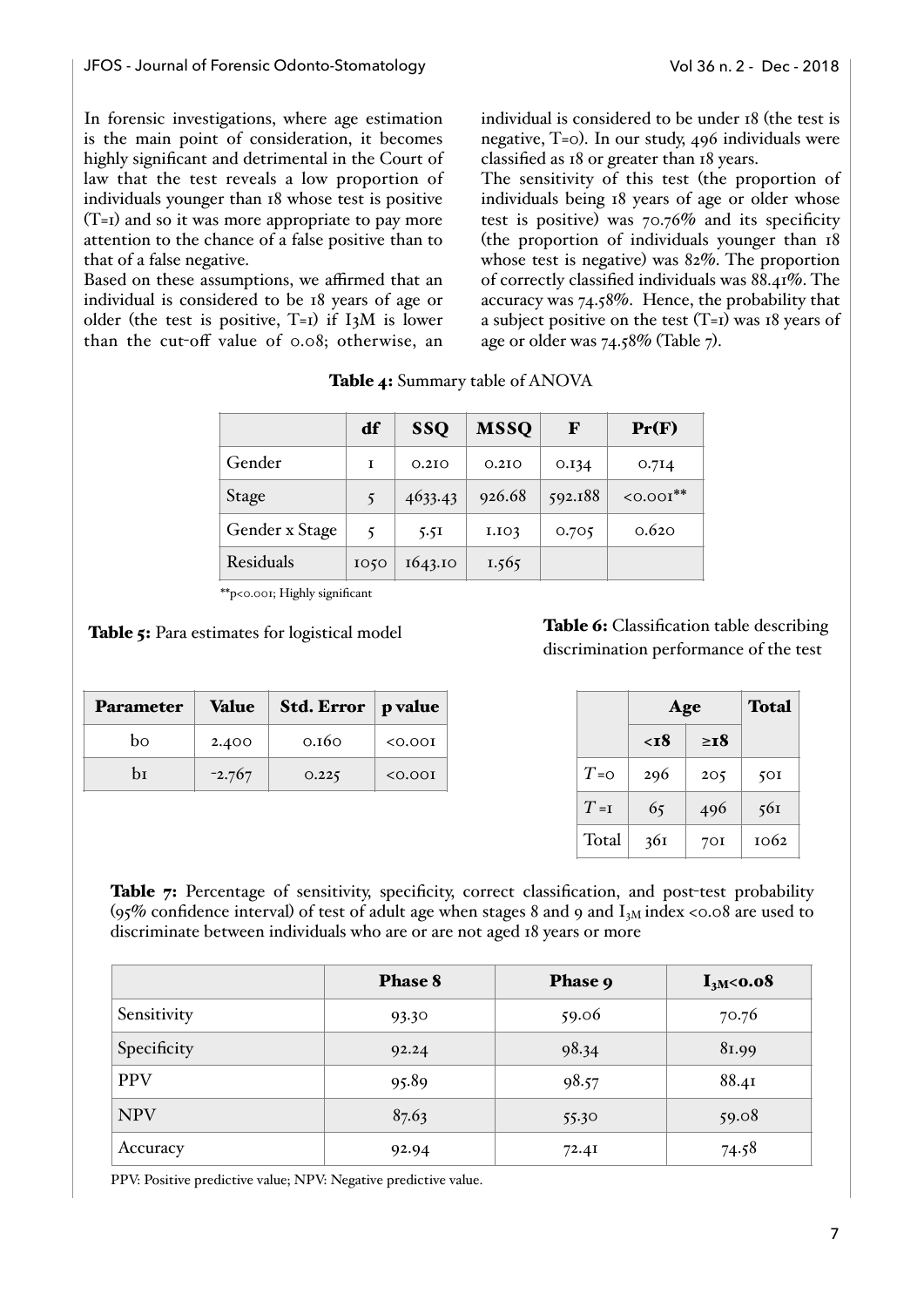## DISCUSSION

In view of global rise of incidence of crime rates by juveniles in India, it has become increasingly important to determine the age of majority with precision. Various research studies have focused on wisdom tooth eruption and later on its mineralization to assess the age of 18 years.<sup>12-17,20</sup> Mincer et al earlier3 suggested the method of degree of third molar development to estimate ages in the living; however, it was subsequently concluded to be a less precise method in identifying the adult individuals. However, they also emphasized that in dire situations, third molar formation is the only usable datum for age estimation. The timing of mandibular third formation was documented for two groups of children in England and South Africa and it was found that children from London and Cape Town were significantly delayed in the mean age of initiation and almost all subsequent formation stage of the permanent mandibular third molar compared to black South African children.<sup>21</sup>

Our results revealed that, if the root apices of the third molar are closed (i.e. the third molar is at terminal grade 9), then there is a high probability that the subject is at least 18 years of age. However, in terminal stage 9, only 59% of individuals were there, and the homogeneity between "at or over 18 years or under 18 years" and belonging to Stage 9 or not was 98%. Stage 8 shows a greater sensitivity as compared to stage 9, however, it decreases the specificity and the positive predictive value.

Hence, if stage 8 is selected as a predictor of adult age, it improves test sensitivity with respect to Stage 9, but, it markedly increases the false positive individuals, which is considered an ethically unacceptable error in the judiciary system. If Cameriere et al's<sup>22</sup> I3M method with a cut-off of 0.08 is used to estimate the legal adult age of 18 years, it significantly increases test sensitivity with respect to Stage 9. Furthermore, it minimises the number of false positive individuals. From a forensic point of view, it is significant that the percentage of false positives is small, since it is a graver error to consider a subject younger than 18 as a criminal in the Court of law than the judgement which does not consider a subject older than 18 as chargeable.

In forensic science, the judges are most inclined to ascertain whether the individuals in question have reached the threshold of the age of majority; it becomes a cumbersome decision for them to make in borderline cases. There are two unacceptable errors in the Courts of judgement, technically unacceptable and ethically unacceptable errors. In the first category falls the errors of judgement due to forensic age estimation indicating that a subject actually over 18 is in fact a juvenile or minor. However, if a minor who is under the age of majority is declared as an adult in the Court, it is considered an ethically unacceptable error, as it implies the direct violation of minors' rights. If they are judged to be under 18, they will be treated as juveniles, with the advantages of child care in reform homes; a child wrongly judged to be over 18 may be at risk of exploitation if placed with adults.

Thus, we must minimise false positives and in our study third molar maturity index achieved the lesser number of false positives similar to Cameriere's results in Italian population.22 Study on Albanian sample<sup>23</sup> showed substantial success of suggested value for I<sub>3</sub>M, with the  $87.4\%$  and 92.5% correctly classified females and males, respectively. Similarly, high accuracy was obtained using third molar maturity index as a determinant of the age of majority in the Croatia.24

### **CONCLUSION**

Our research compared the efficacy of third molar maturity index and Demirjian stages in estimating 18 years of age in Indian population. The accuracy of forensic age estimation in living subjects can be increased by evaluating population-specific results. The present study conducted on Indian adolescent sample proved that the I3M method is fairly accurate and reasonably reliable, therefore, it can also be recommended to be used for assessment of age of majority in a forensic context.